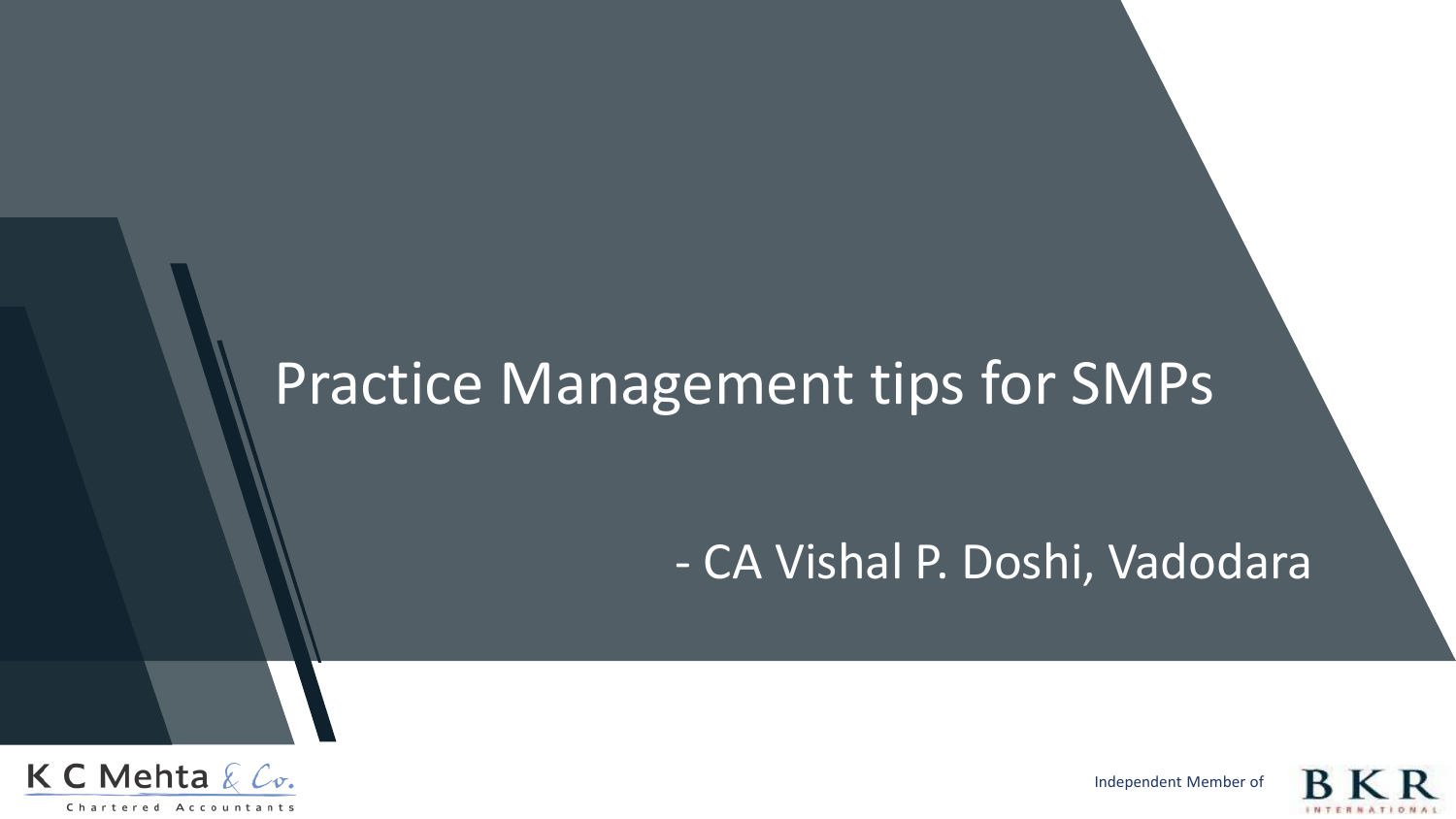



Independent Member of

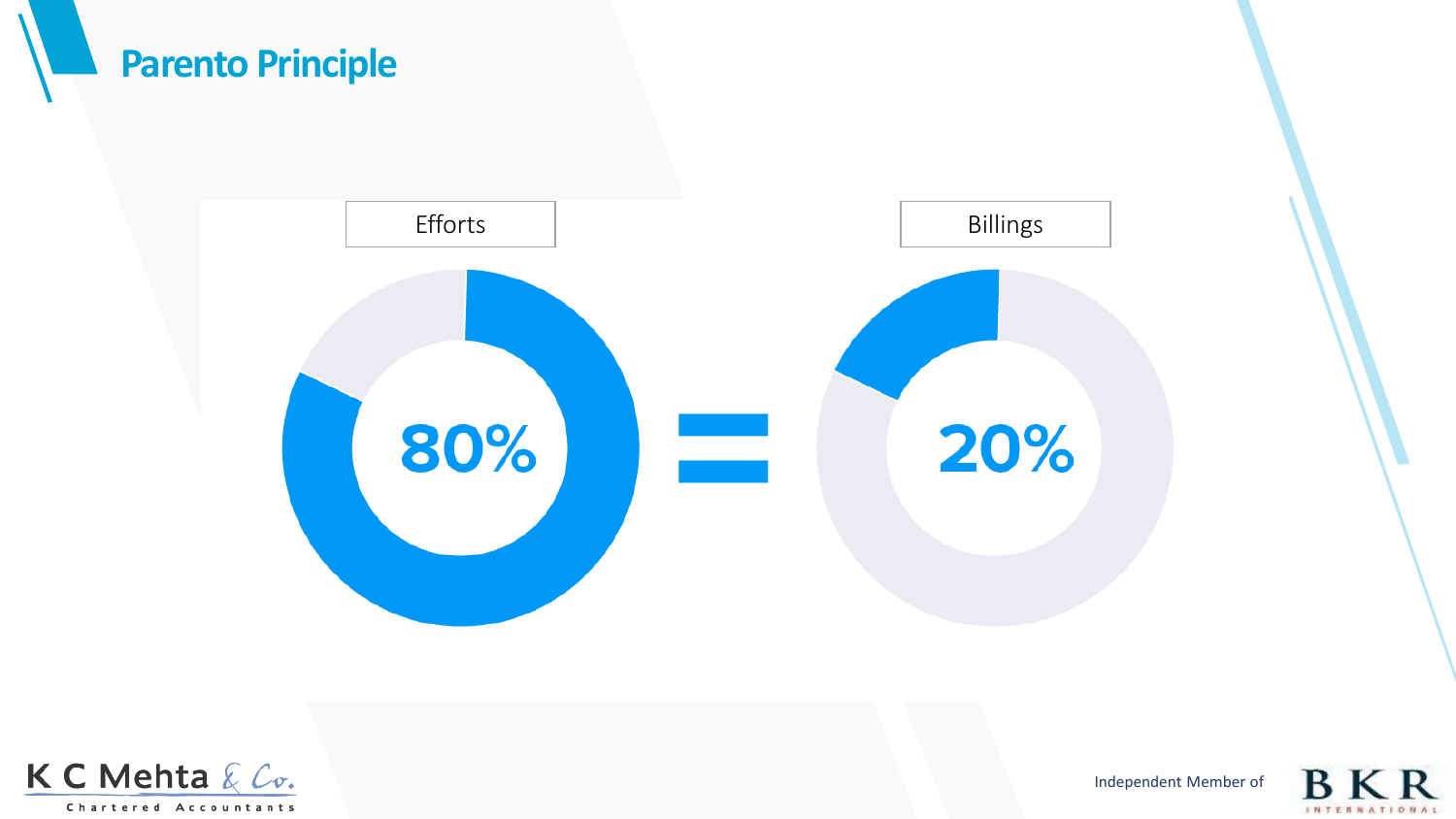### **Challenges**

- ❑ Increase in threshold limits of audits
- ❑ Increase in the number of compliances
- ❑ Lack of correlation between time spent and fees
- ❑ Large clients avail services of firms from larger cities
- ❑ Succession planning



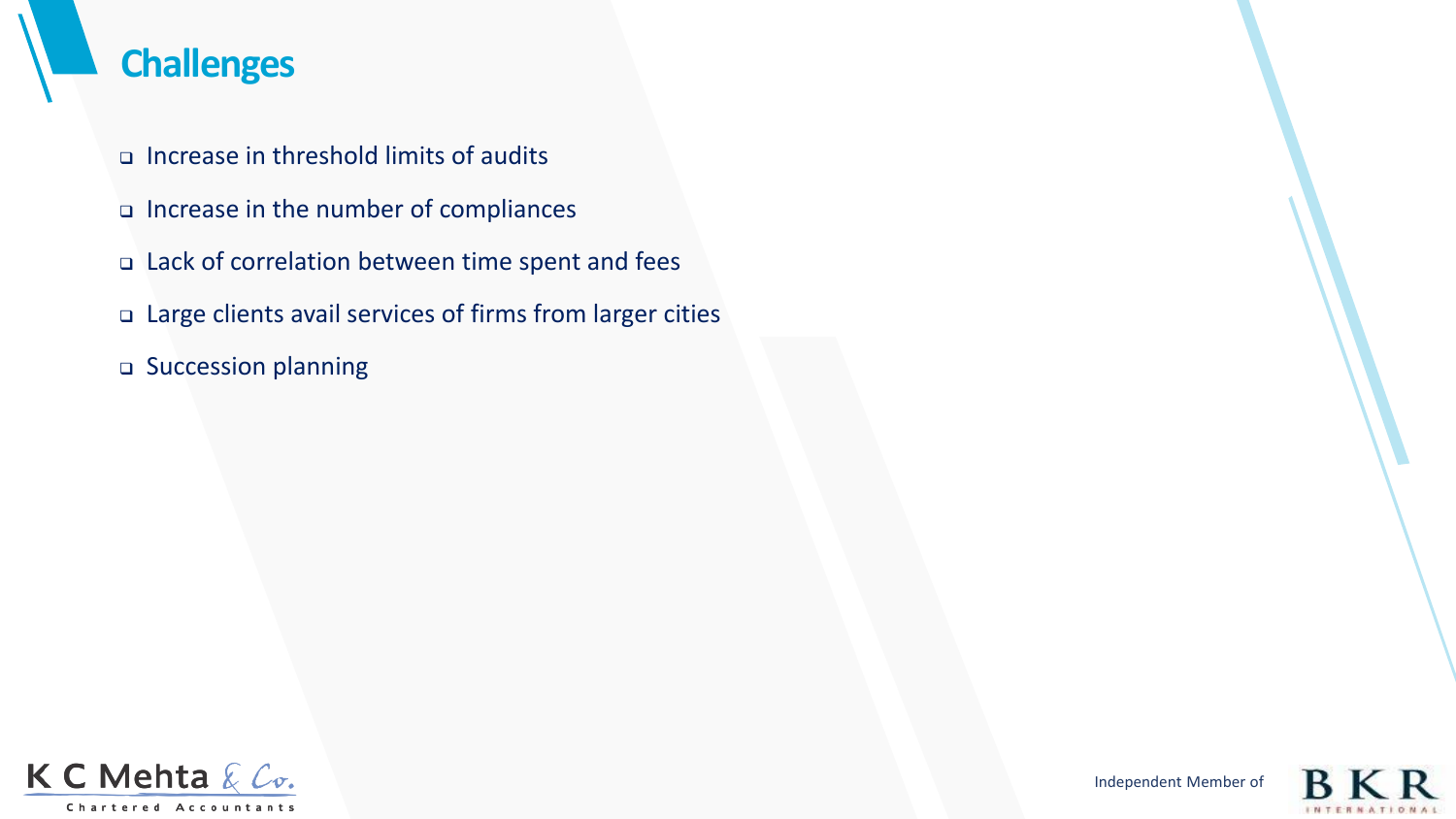#### **Sole Practitioner**

#### **Advantages**

- ❑ Single point of final decision-making. The principal makes the decision alone and bears the responsibility of the decision. They may well take advice from suitably qualified or trusted experts, consultants, or employees but they alone must stand by their decisions. The process can be relatively quick and straightforward and is certainly free of political considerations
- ❑ No profit-sharing
- ❑ Flexibility to change the internal rules quickly and adapt to market demands
- ❑ The sense of direct involvement and control appeals to many people

#### **Disadvantages**

- ❑ The principal might not have the range of skills or experience to run the entire firm
- ❑ Sole practitioners can find it very difficult to keep abreast of changes in legislation or accounting standards due to the increasingly complex commercial environment in which accountants work
- ❑ If there is only limited professional support within the firm, the principal can be "on call" much of the time, even on holidays. If a principal is continually under this type of pressure, it can lead to significant health problems
- ❑ Professional loneliness can reduce the quality of work or possibly the personal satisfaction of the practitioner

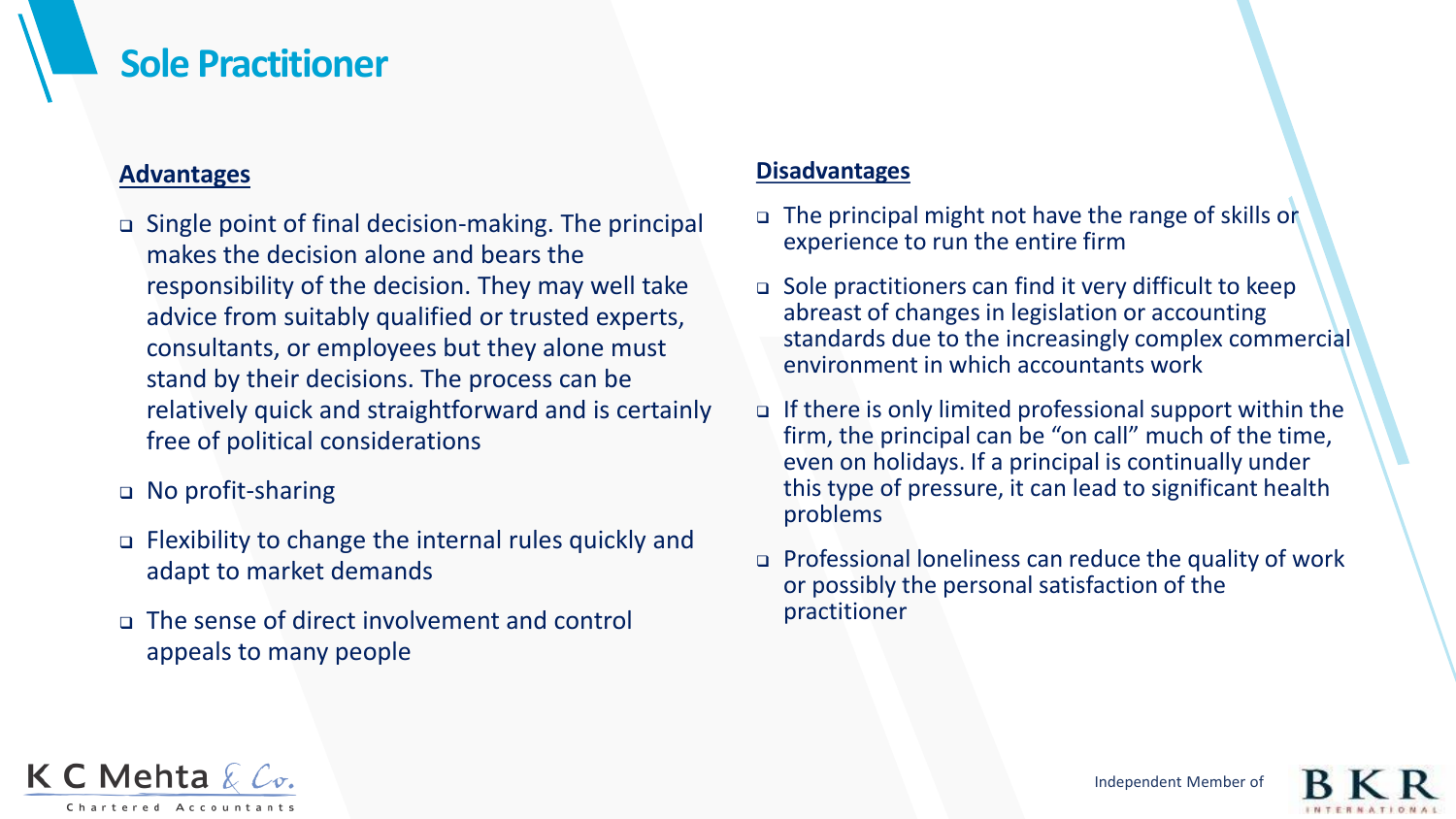#### **Developing a Business Plan**





Independent Member of

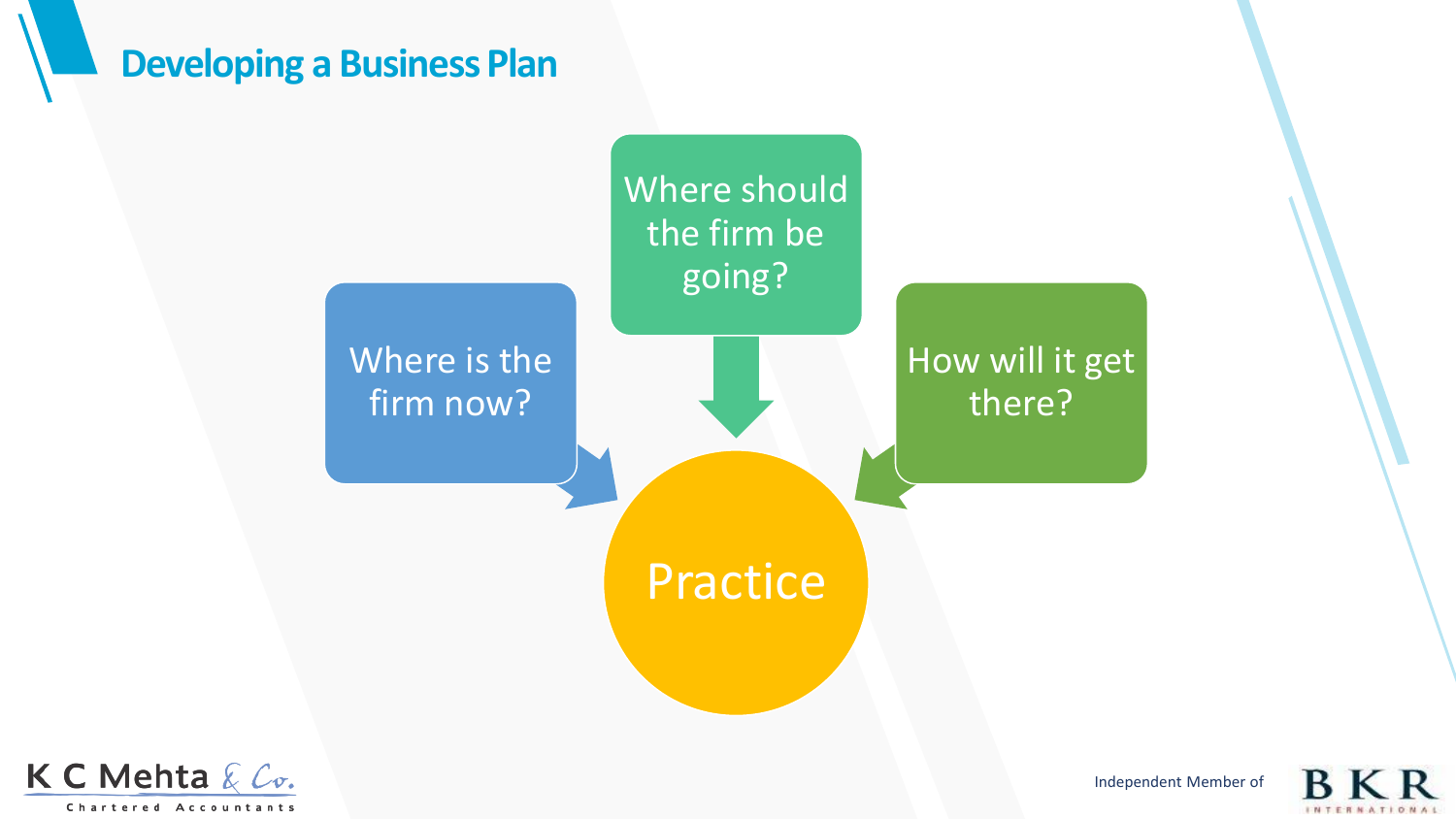### **Thinking about growth**

- ❑ What does the firm's business plan say?
- ❑ What is the current resource capacity position?
- ❑ Can the firm grow without any loss in quality?
- ❑ Does the firm have adequate staffing to manage growth?
- ❑ Will growth improve the firm and add to its value?
- ❑ If the firm is planning to grow, by how much?



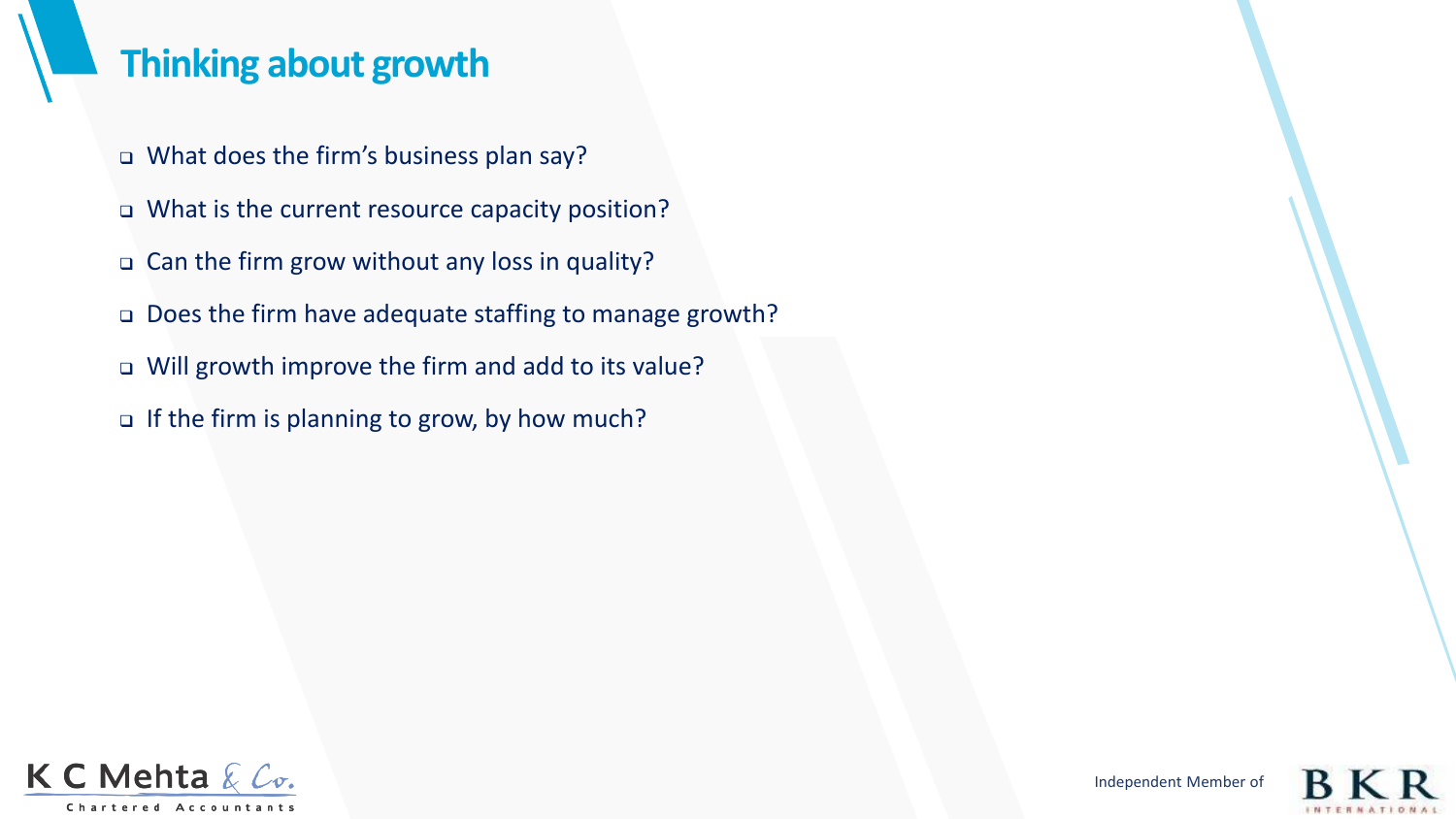# **Growth strategies**

| <b>Internal</b> | Increase the use of your existing services by your existing clients<br>Introduce a new service to your existing clients<br>Increase your firm's charge-out rates or introduce a value pricing model |
|-----------------|-----------------------------------------------------------------------------------------------------------------------------------------------------------------------------------------------------|
| <b>External</b> | <b>Networking</b><br><b>Referrals</b><br>Acquisitions and consolidation                                                                                                                             |



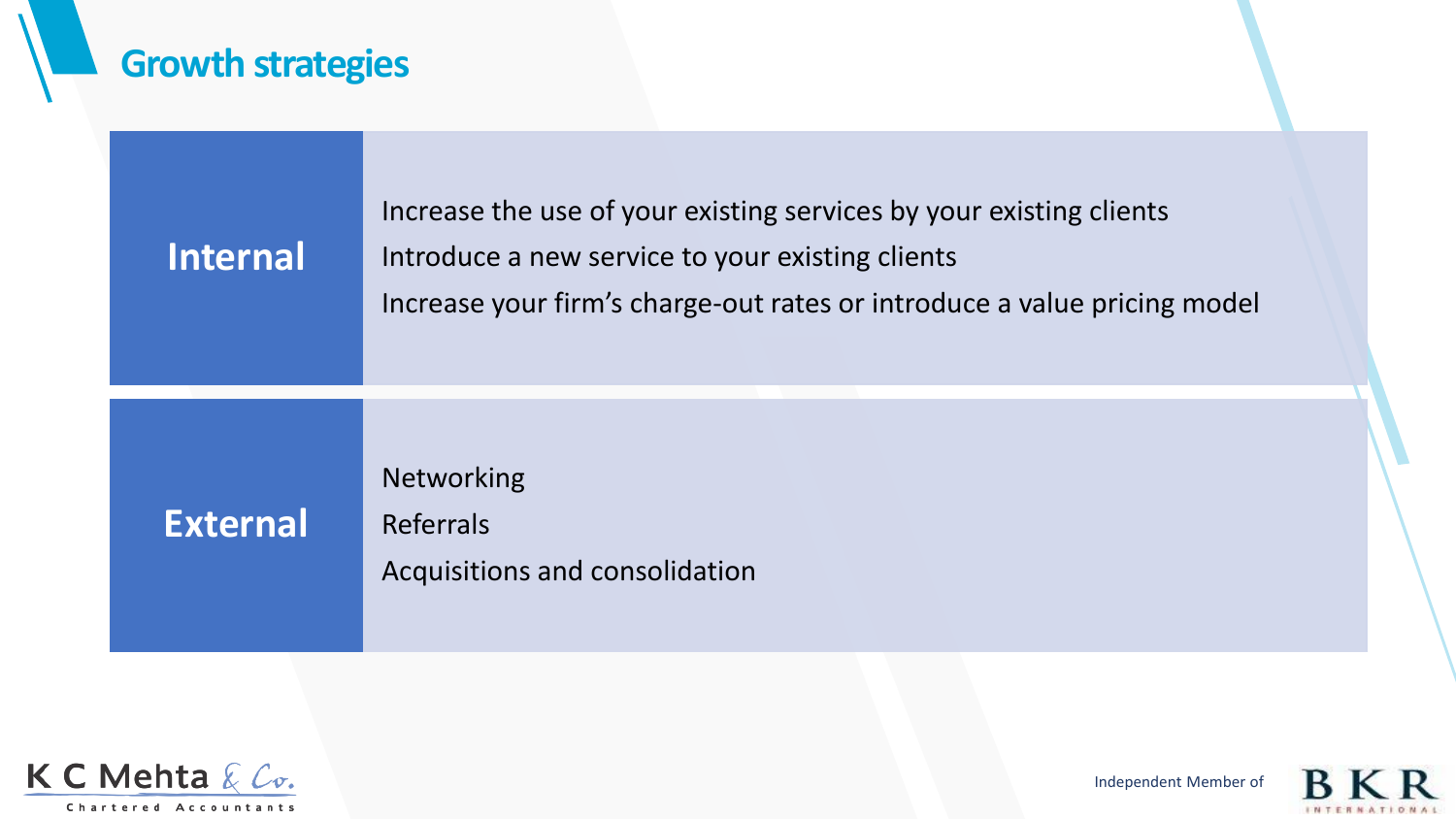### **Firm differentiation**

**What is it that makes your firm different? Why should someone choose you?**

#### How to achieve differentiation

- ❑ The way you communicate and engage with your client
- ❑ The range of services you provide
- ❑ The depth of specialization you have in a particular area
- ❑ The way in which you provide services
- ❑ Your accessibility
- ❑ Your price and your pricing structure
- ❑ The appearance and feel of your offices
- ❑ The way in which you package your work
- ❑ The network that you can connect your clients into



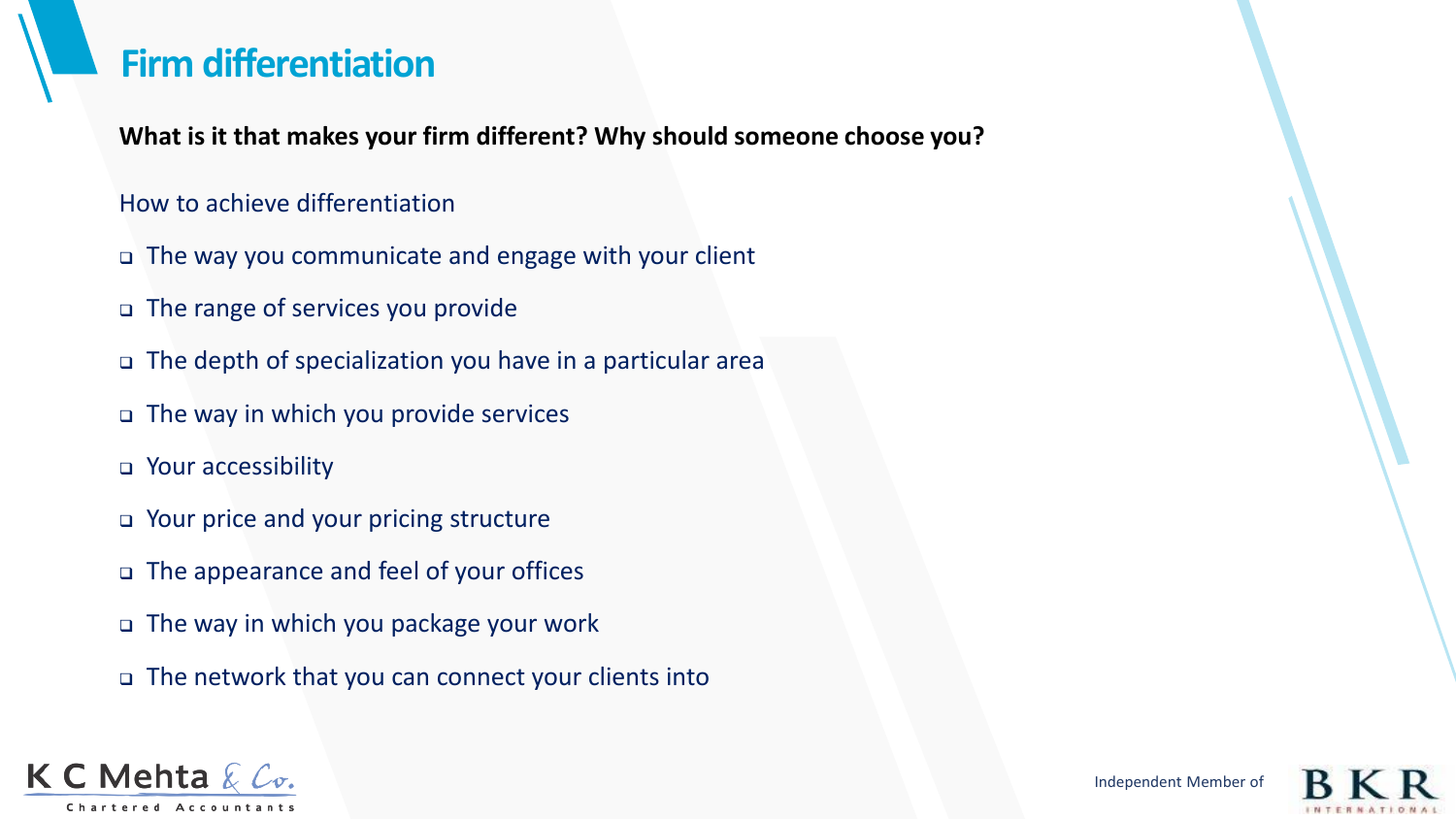#### **Steps to Successful Management**





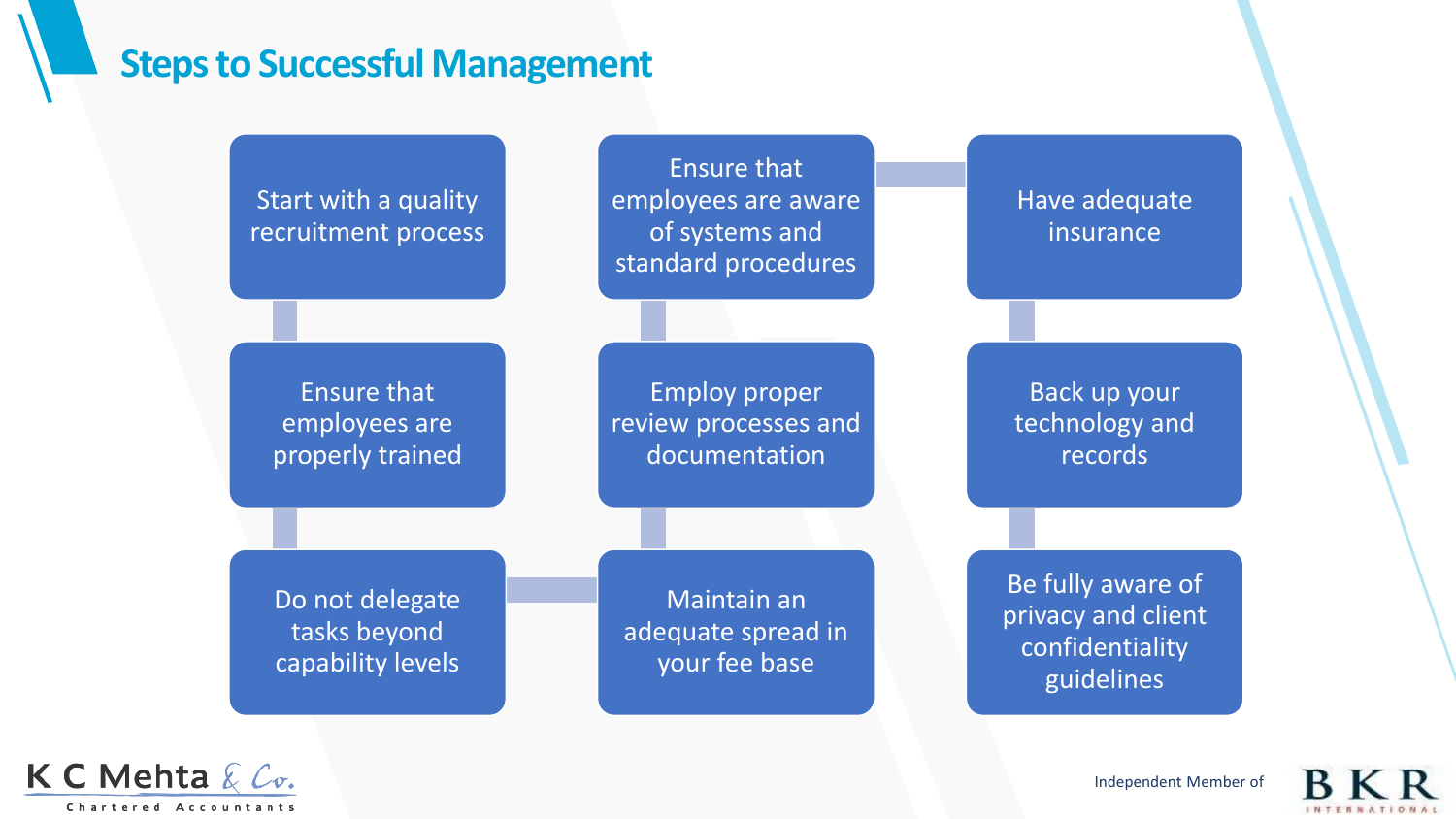### **Client Engagement Acceptance and Documentation**





Independent Member of

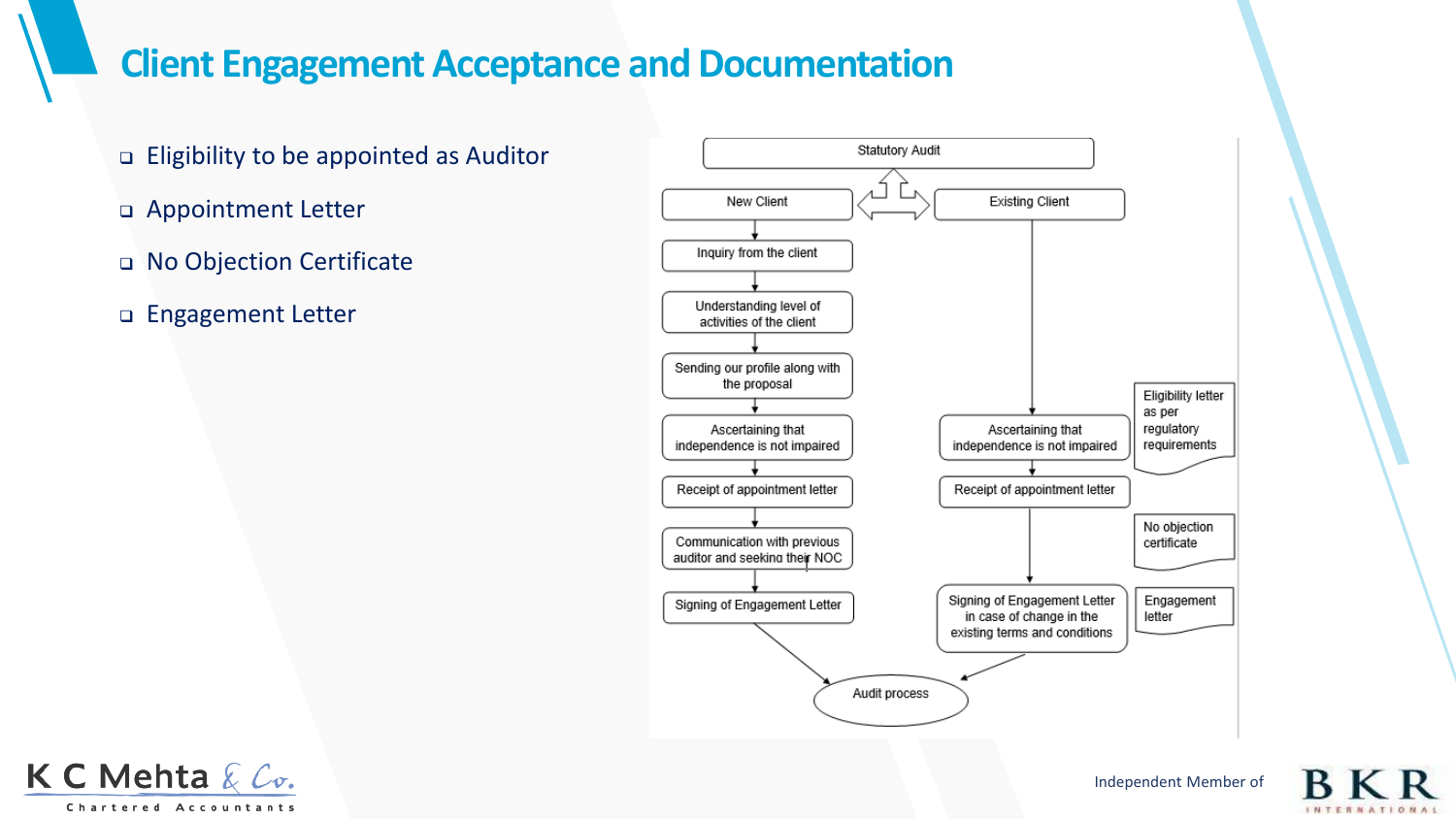### **File numbering**

Client wise and year wise file is prepared for all records/working papers of Client



Each file has unique identification number The structure of this no is as below

#### AUD-XXX-### NUMBER CODES, 000- Permanent 001,002,..... Sr No. CLIENT CODE, 001,002.... As per List of Client

**DEPARTMENT CODE** AUD- Statutory Audit department

Permanent file is kept in the separate rack for permanent file. Other files are kept in the designated area.





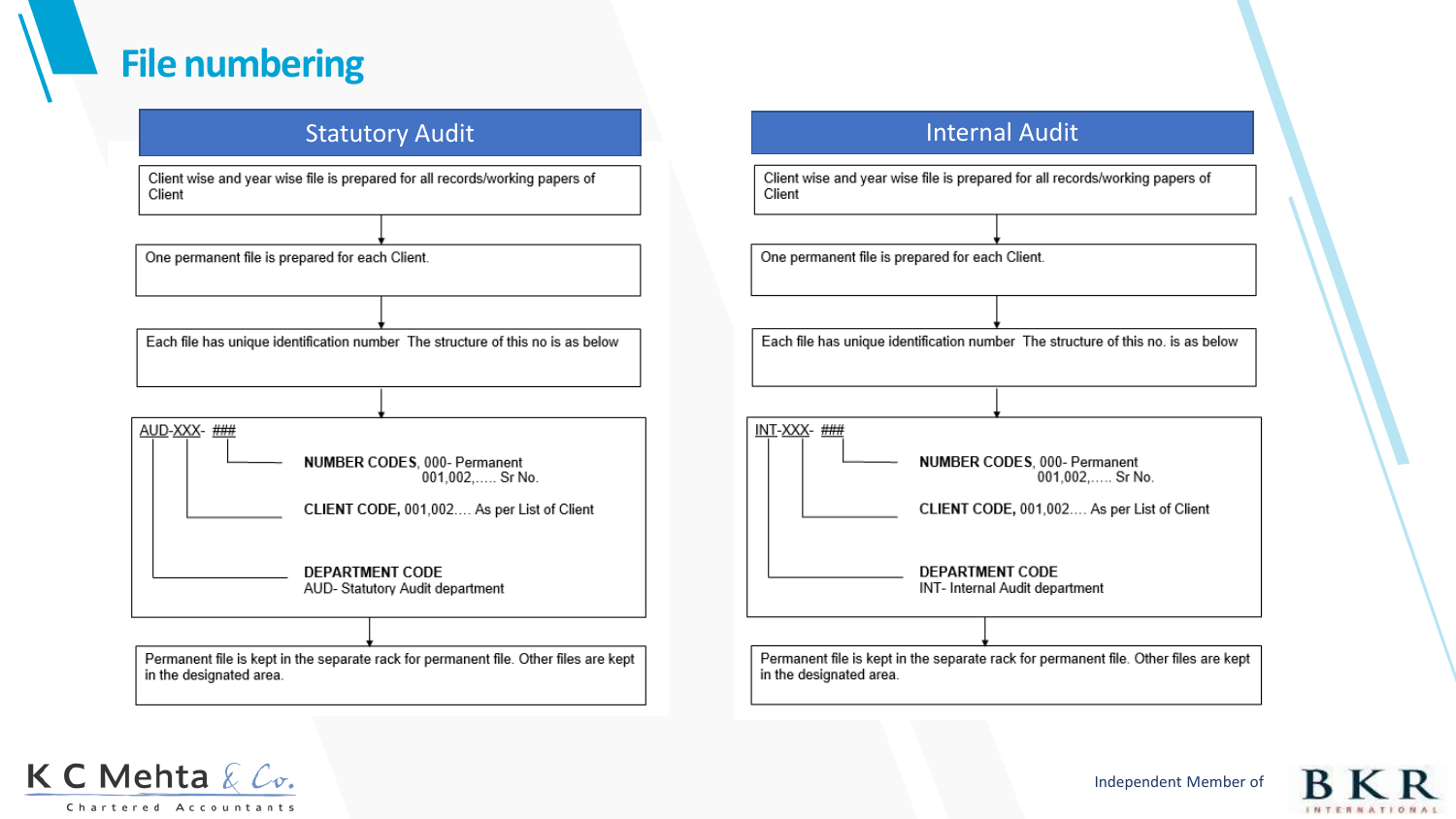#### **Documentation**

- ❑ [Audit plan](ISO/Audit & Assurance/Formats/F-AUD-04-Audit Plan.doc)
- ❑ Audit Progress Report
- ❑ Query sheet
- ❑ Checklists [Limit evaluation](Limit Evaluation_20.02.2020 non company.xlsx)
- ❑ Management Representation Letter
- ❑ Permanent file update
- ❑ ITR [document requirements](ITR documents checklist.pdf)



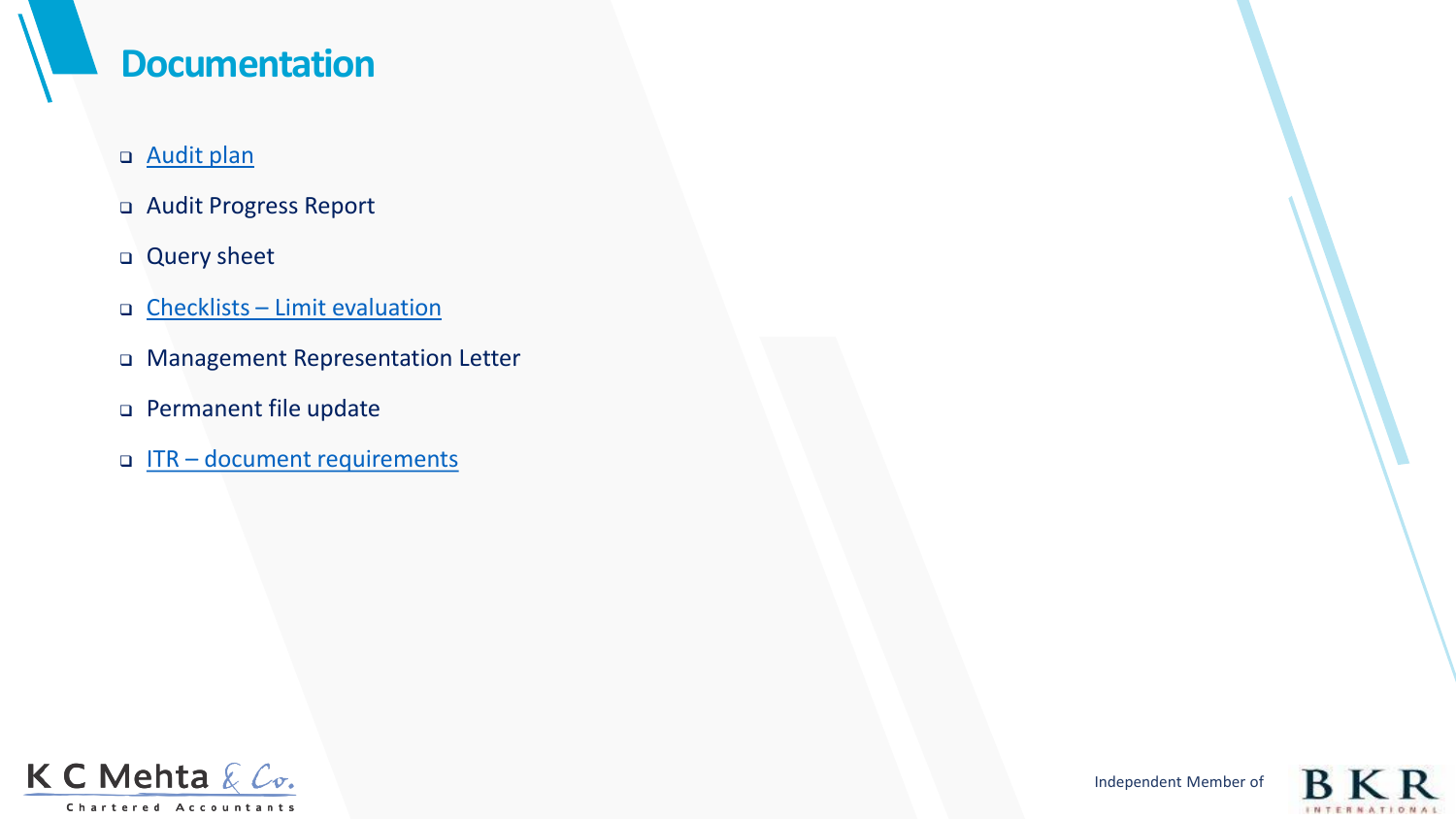### **Key Stages in running an effective firm**





Independent Member of

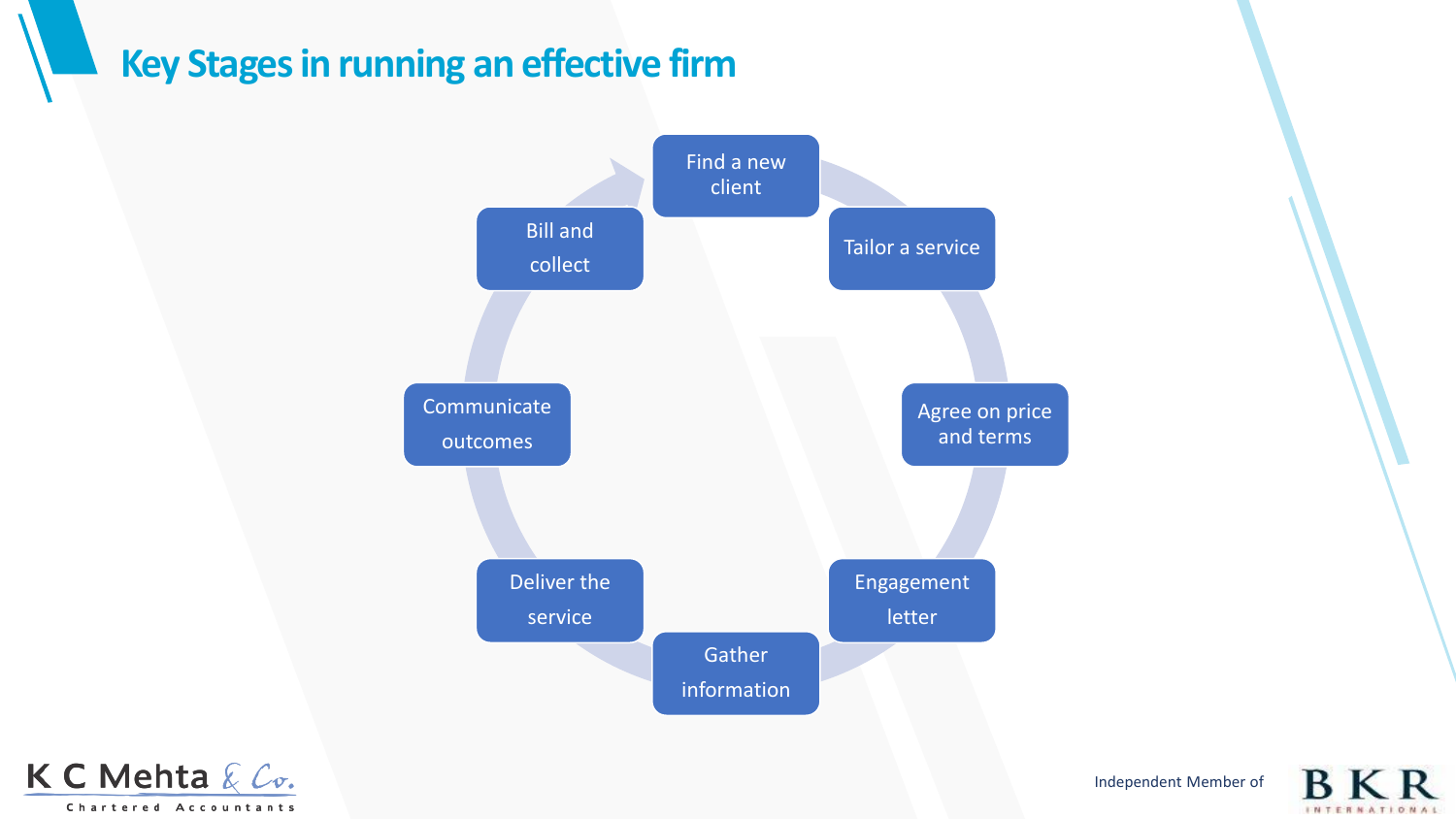### **Position yourself as professional**



# The Illinois Model

#### GENERALIST

Semi-prepared for a wide variety of occurrences.

Limited resources are spread across a variety of options.

Moderate success for many conditions; limited failure for many conditions.

Best approach with unknown future.

#### SPECIALIST

Well-prepared for one or few occurrences.

Limited resources are consolidated or united.

High success for one condition; high failure for rest.

Best approach with a known or high-certainty of future. (C) 2013 The Illinois Model

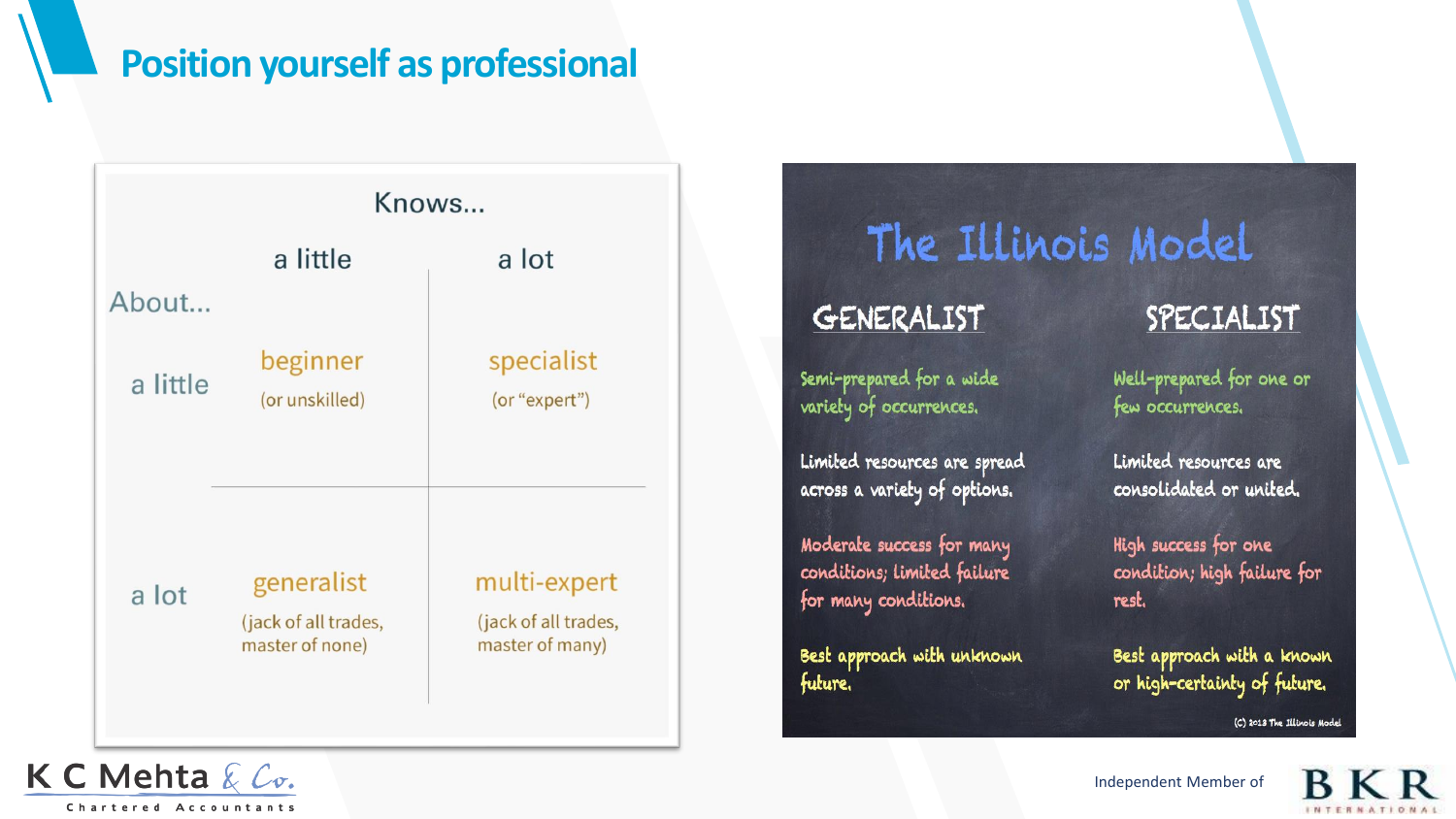#### **Attracting talent**

- ❑ Develop and promote your firm as a "learning organization."
- ❑ Engage your team in goal setting.
- ❑ Implement personal development plans for your staff.
- ❑ Utilize subscriptions, such as those for professional development tools or web-based learning, and make these available to your staff.
- ❑ Adopt more fluid job descriptions. In accounting, this could mean involving an employee in a broader range of work for a particular client, and giving them a more holistic involvement and relationship with the client.
- ❑ Leaders must be true to their word and follow through on their commitments. Generations X and Y will not tolerate inauthentic leadership. Integrity, consistency and genuineness are essential characteristics of leaders.
- ❑ Enable work–life balance.



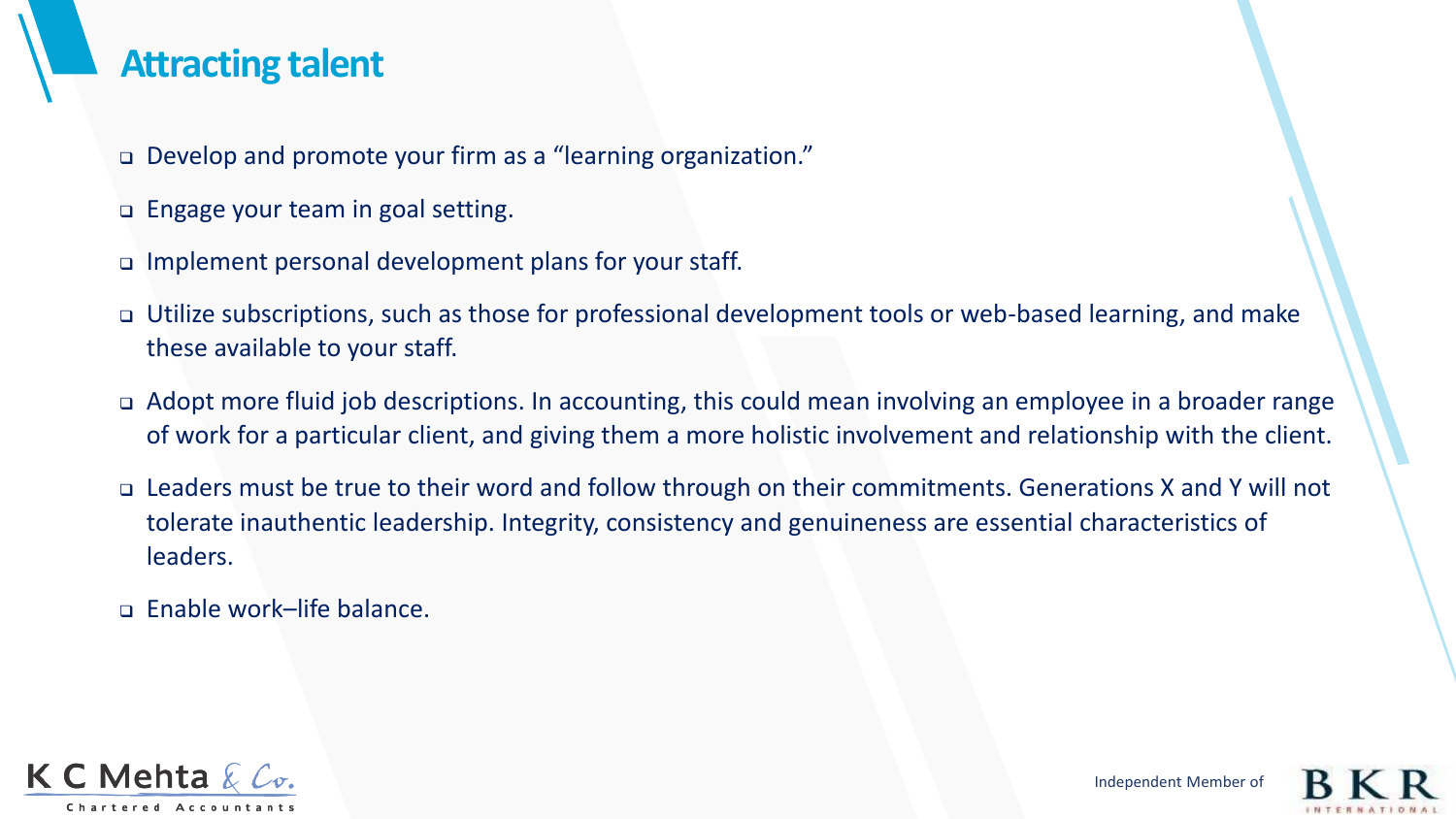#### **Expectation from Leaders**

#### Honest

- •Leaders mean what they say
- •Employees know where they stand with the leader
- •Leaders do what they say and ensure their actions are consistent with their words
- •Leaders aren't afraid to admit they don't have all the answers
- •Leaders engender trust

#### Competent

- •Leaders understand what is required to get the job done
- •Leaders have the people skills to engage the team effectively
- •Leaders communicate clearly so that employees know what is going on and whether they are doing a good job
- •Leaders understand the capabilities and interests of team members and can harness this within the team
- •Leaders engender respect

#### Inspiring

- •Are enthusiastic
- •Have a vision and can communicate it to others
- •Look forward as well as building on the past
- •Create an environment that helps to motivate employees
- •Focus people on long-term goals while celebrating achievement of shortterm goals
- •Engender commitment

#### Credible

- •Has a proven track record
- •Deals with people directly
- •Understands that credibility must be earned and can be lost very quickly
- •Engenders confidence

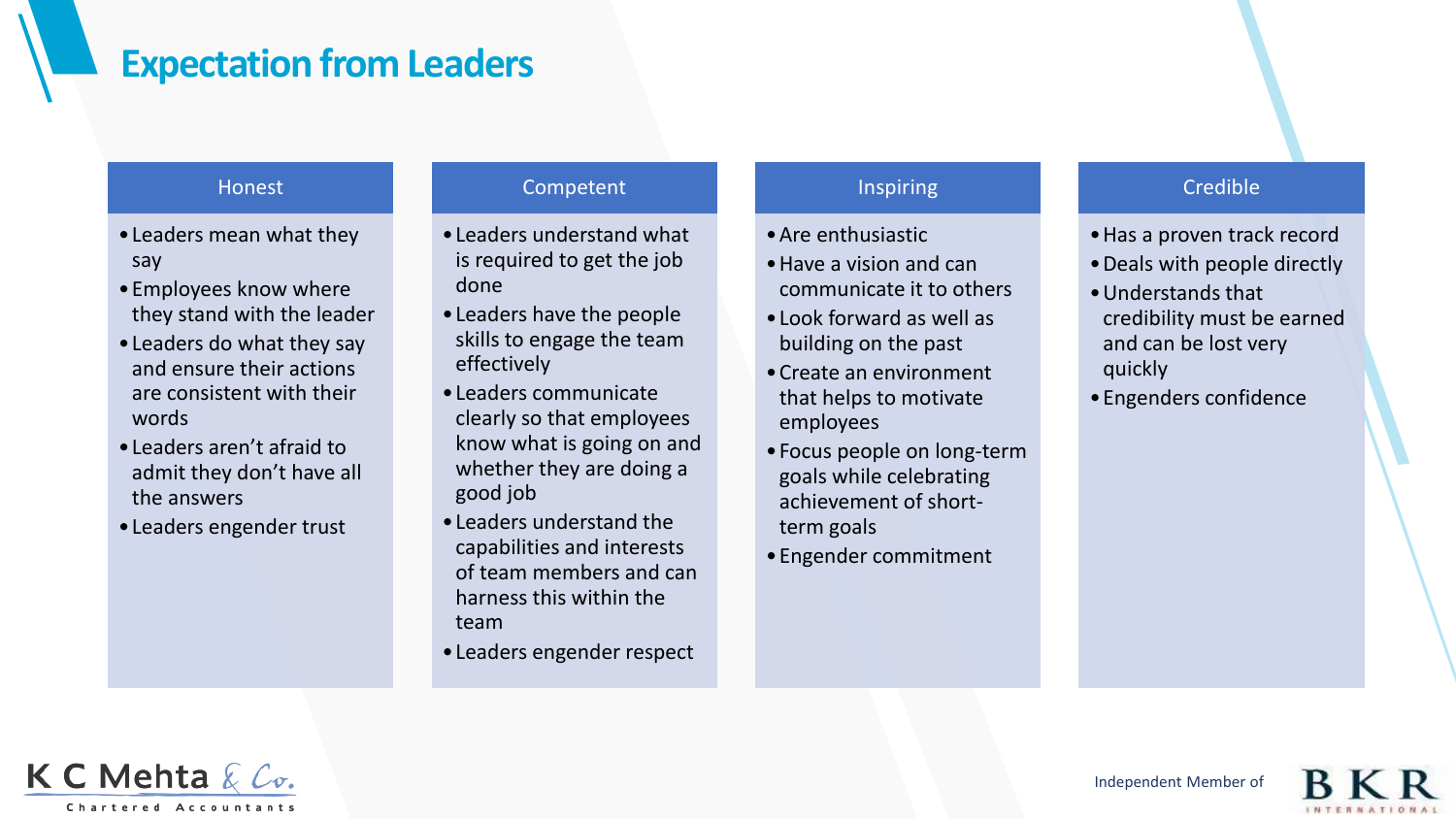#### **Why Seniors Fail to Delegate**

- ❑ Delegation means giving up some control, which they don't want to give up
- ❑ They do not want to risk their relationships with the clients
- ❑ They fear that quality control might be at risk if they do not do the work personally
- ❑ They like what they are doing and get satisfaction from doing it
- ❑ They think it is quicker and easier to do it themselves (it probably is, but this is short-term thinking, and not sustainable)
- ❑ They can do a better job than any of their employees (this may be the case initially, but can be overcome with training)

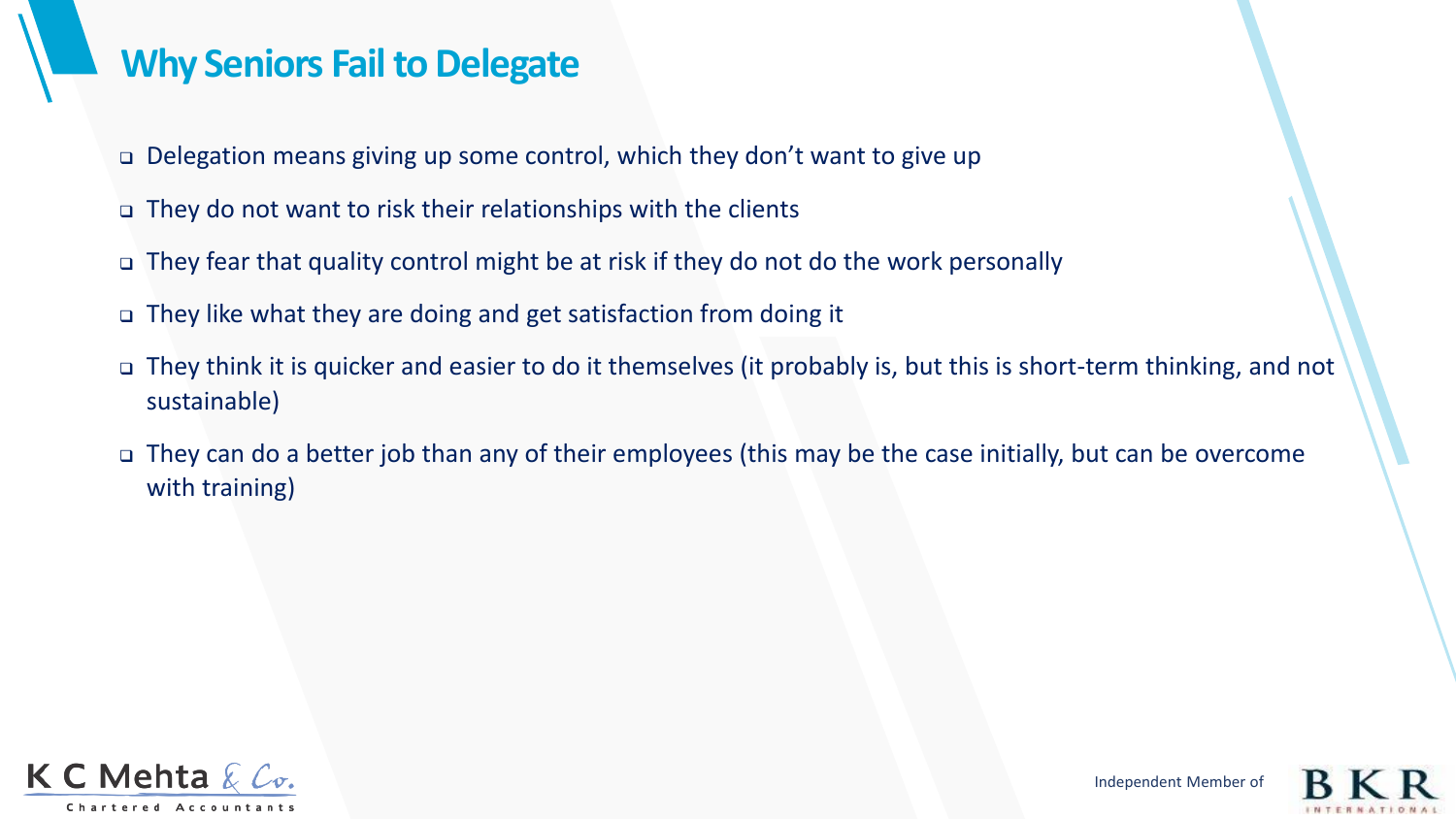### **Keys to Successful Delegation**

❑ Determine the tasks or area of responsibility to be delegated. Delegate anything that:

- Is time-consuming;
- **·** Is low priority;
- **•** Is recurring or mechanical;
- Someone else could do either better than you or at a lower cost; and
- Will train and develop the skills of your employees
- ❑ Decide which of your employees should complete the tasks
- ❑ Give clear instructions
- ❑ Ensure that you provide the necessary authority and tools
- ❑ Communicate trust and confidence in people's ability
- ❑ Set milestones at key points



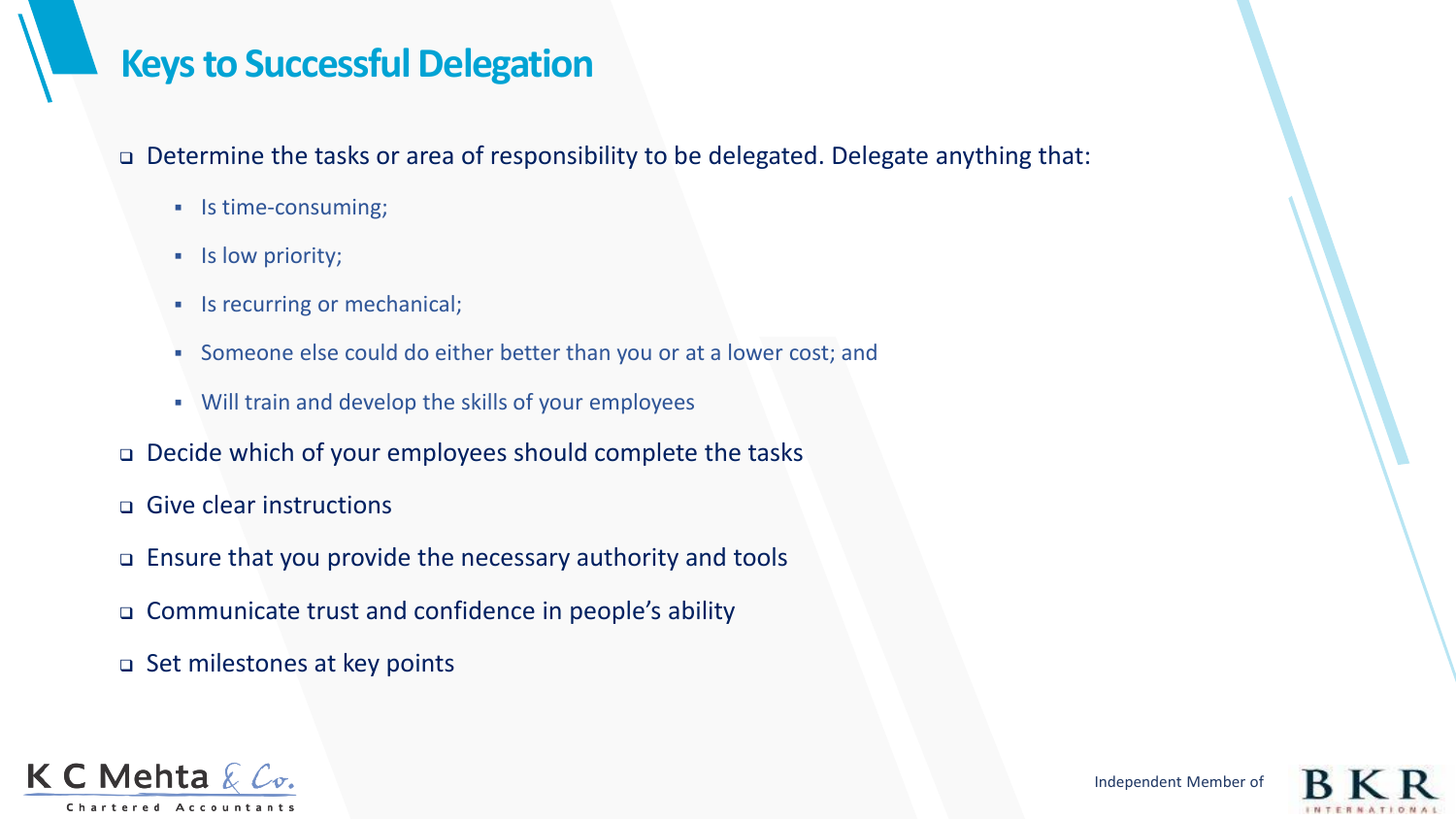### **Client Classification for retention**

- ❑ How much time does the client spend with our firm?
- ❑ What is our return on investment with this client?
- ❑ What contribution margin do they make?
- ❑ What hourly contribution margin do they make?
- ❑ Client contribution as % of total?
- ❑ How many of our services do they currently utilize?
- ❑ Do they pay our bills on time?
- ❑ Do they dispute or argue over fees?
- ❑ Do we make good recovery on their fees?
- ❑ Do they respect our advice?
- ❑ Can we add value to their business?
- ❑ Do we enjoy working with them?



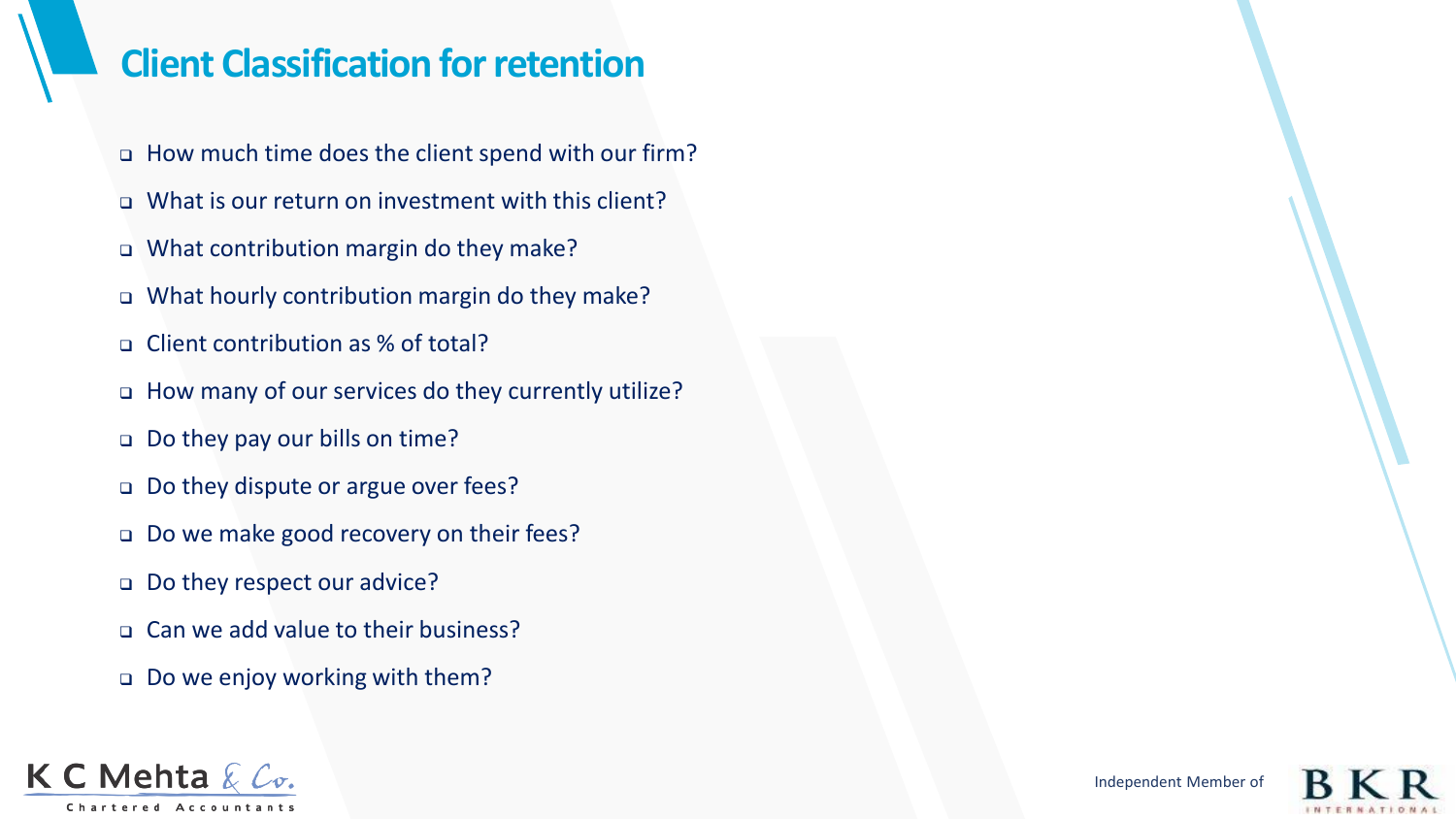### **What clients want**

| <b>Result</b>             | <b>Expectations</b>                                                 |
|---------------------------|---------------------------------------------------------------------|
| Accessibility             | "Be available for me, whenever, wherever."                          |
| Initiative                | "Come up with ideas that will help me and my business."             |
| <b>Timeliness</b>         | "Be in the present, stay current with me, not focused on the past." |
| Comprehensible advice     | "Relate to me in ways I can understand."                            |
| Client choice and control | "Give me options, let me choose."                                   |
| Improved relationship     | "It's more than just a transaction."                                |
| High level of expertise   | "Practitioner has specialist knowledge."                            |





**INTERNATIONAL**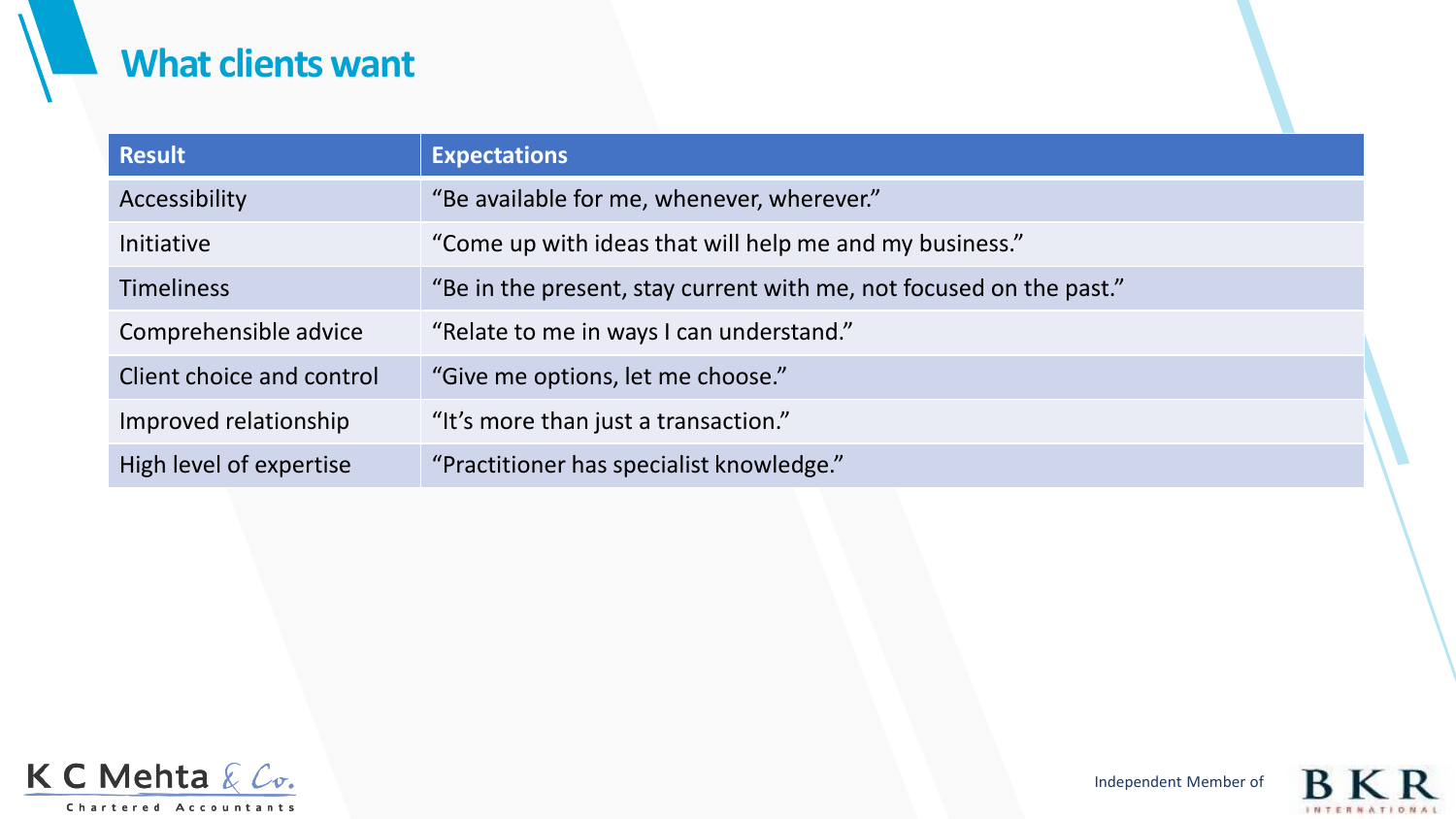#### **Invoicing and collection**

- ❑ Invoice by email rather than post: it is faster and provides you with online records.
- ❑ Invoice as close as possible to the time you deliver the service.
- ❑ Start the follow-up process early.
- ❑ Don't wait to follow up. When the account is overdue, start reminding the client that payment is expected.
- ❑ Always be courteous and professional.
- ❑ Collections should be a process, not a punishment.
- ❑ Most clients are honest and will pay if they know they have to.
- ❑ A series of gentle, non-confrontational reminders will get most clients to pay.
- ❑ Be persistent and consistent—this is essential.
- ❑ Consider the benefits of offering incentive options, like small discounts for early or prompt payments.

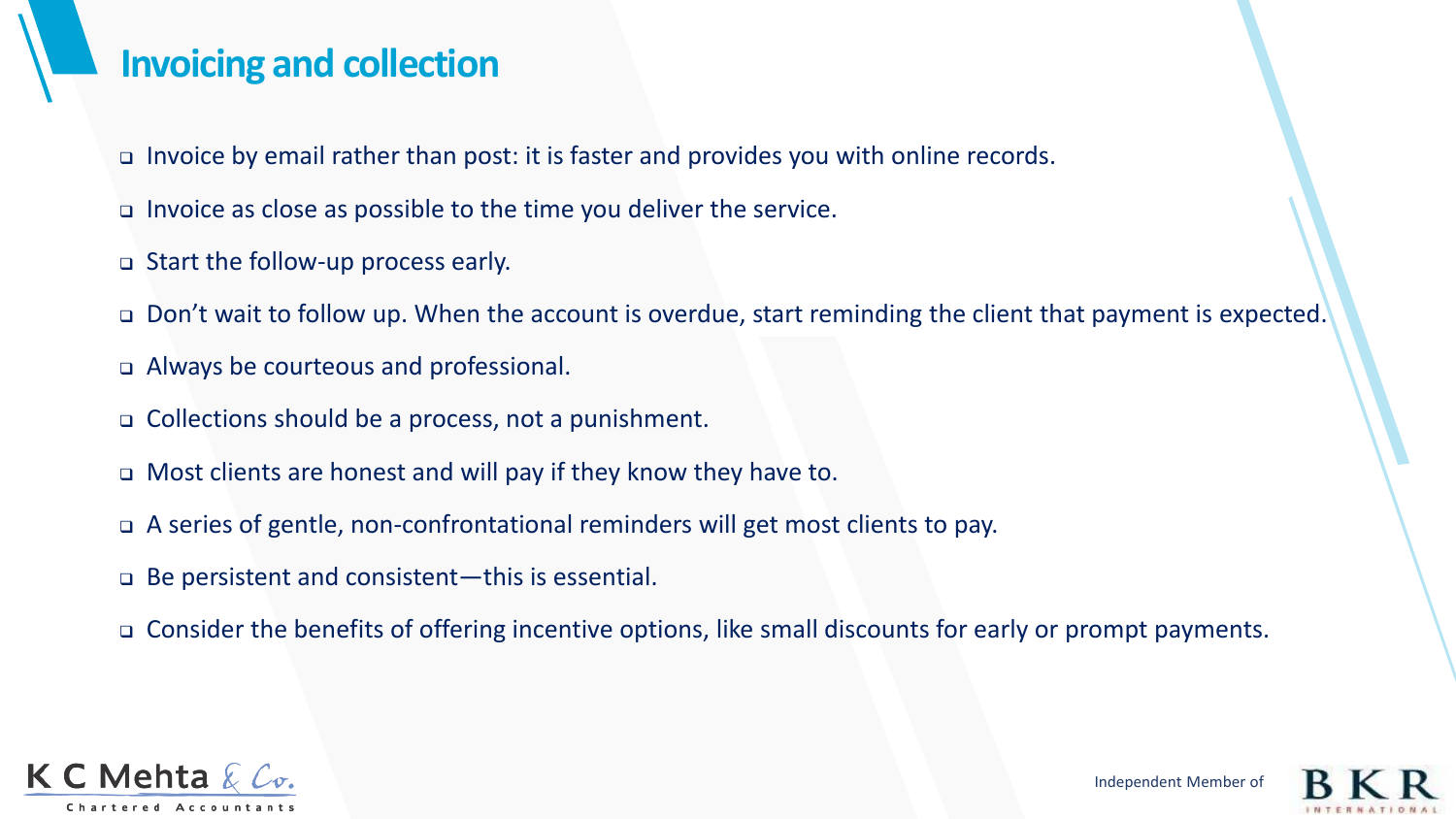#### **Managing Risk**

- ❑ Run internal professional development activities at least monthly to discuss changes in legislation or other matters impacting on client work.
- ❑ Allocate a specialist from the team to monitor developments in key areas such as income tax, company tax, indirect taxes, capital gains/inheritance taxes, and so on. Each specialist can use the training meetings to familiarize the rest of the team with the changes.
- ❑ Conduct an annual firm review to identify (among other things) any new services the firm wishes to add.
- ❑ Form alliances with other specialist firms to ensure that clients have their full accounting needs met.
- ❑ Conduct regular quality control reviews of files to ensure systems are being followed.

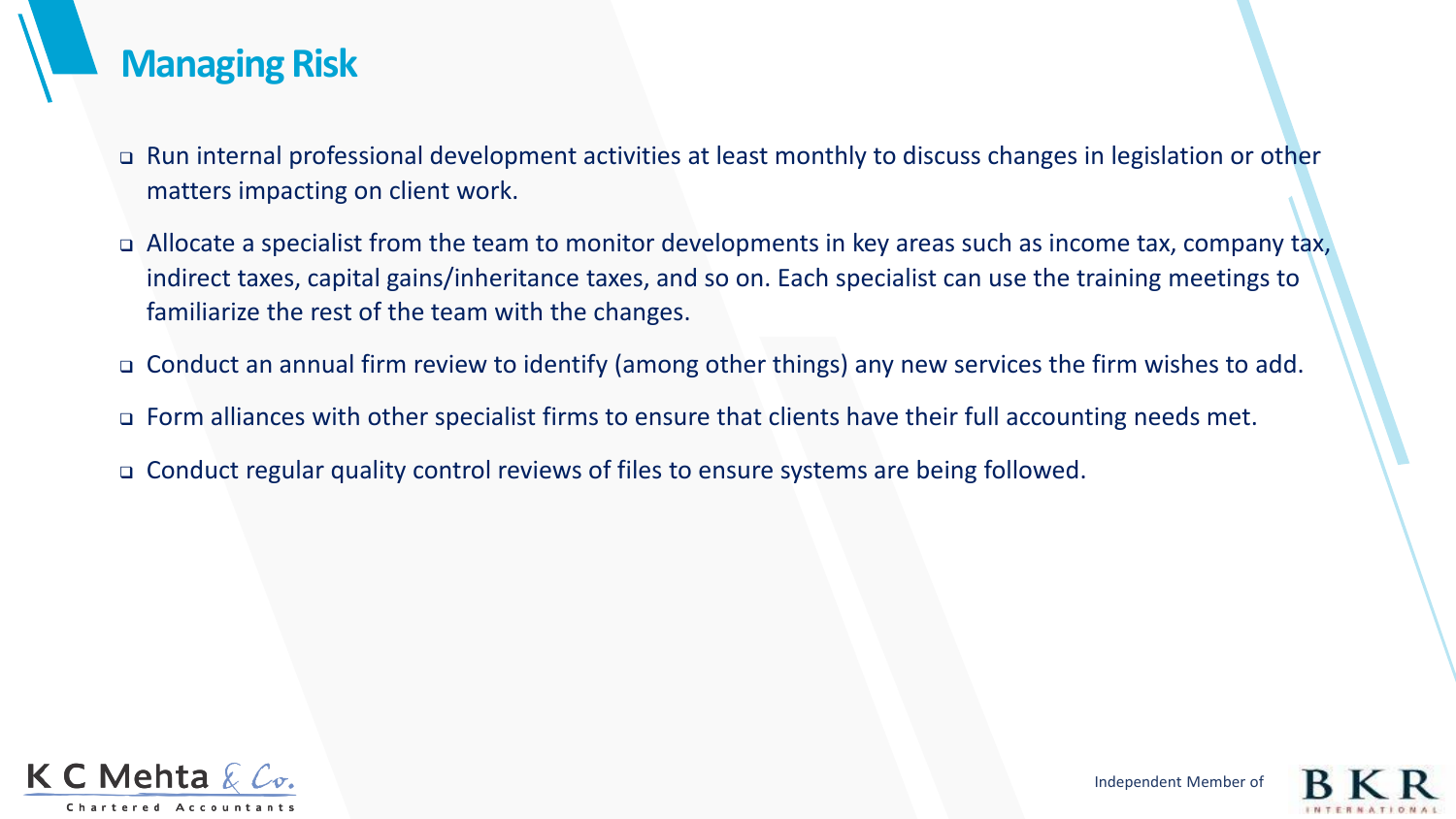## **Code of Ethics**

- ❑ Integrity
- ❑ Objectivity
- ❑ Professional competence and due care
- ❑ Confidentiality
- ❑ Professional behaviour



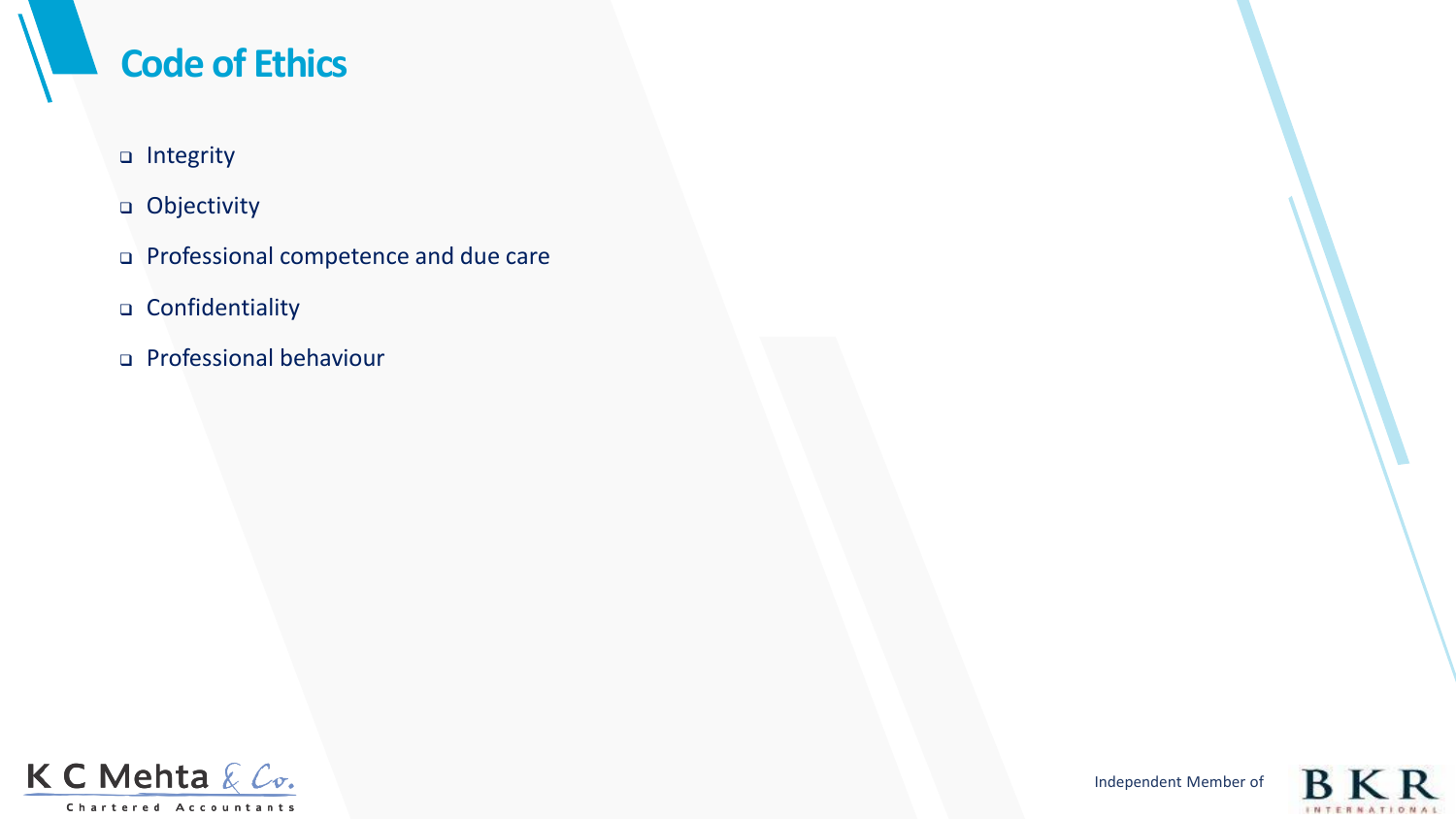### **Ethics Threats**

| <b>Type of Threats</b> | <b>Examples</b>                                                                                                                                                                                                                                                                                                                                                                                                                                                                                                                                                                                      |
|------------------------|------------------------------------------------------------------------------------------------------------------------------------------------------------------------------------------------------------------------------------------------------------------------------------------------------------------------------------------------------------------------------------------------------------------------------------------------------------------------------------------------------------------------------------------------------------------------------------------------------|
| Self-interest          | Direct financial interest in client, including loans or other significant business relationships, or<br>entering into a contingency fee arrangement relating to the assurance engagement.<br>Having a close business relationship with a client.<br>Having access to confidential information that might be used for personal gain.<br>Dependence on total fees from a client or concern about losing a significant client.<br>Accepting gifts offered by client over a documented threshold.<br>Discovery of a significant error from a previous professional service performed by the same<br>firm |
| Self-review            | A firm issuing an assurance report on the effectiveness of a system after designing or<br>$\bullet$<br>implementing that very system.<br>A firm performing a service for an assurance client that directly affects the subject matter<br>information of the assurance engagement.<br>Accepting an engagement, the subject matter of which has been prepared by the firm.                                                                                                                                                                                                                             |
| Advocacy               | Promoting shares in a listed audit client.<br>Acting as an advocate on behalf of an assurance client in resolving disputes with third parties or<br>in litigation.<br>Lobbying in favor of legislation on behalf of a client.                                                                                                                                                                                                                                                                                                                                                                        |



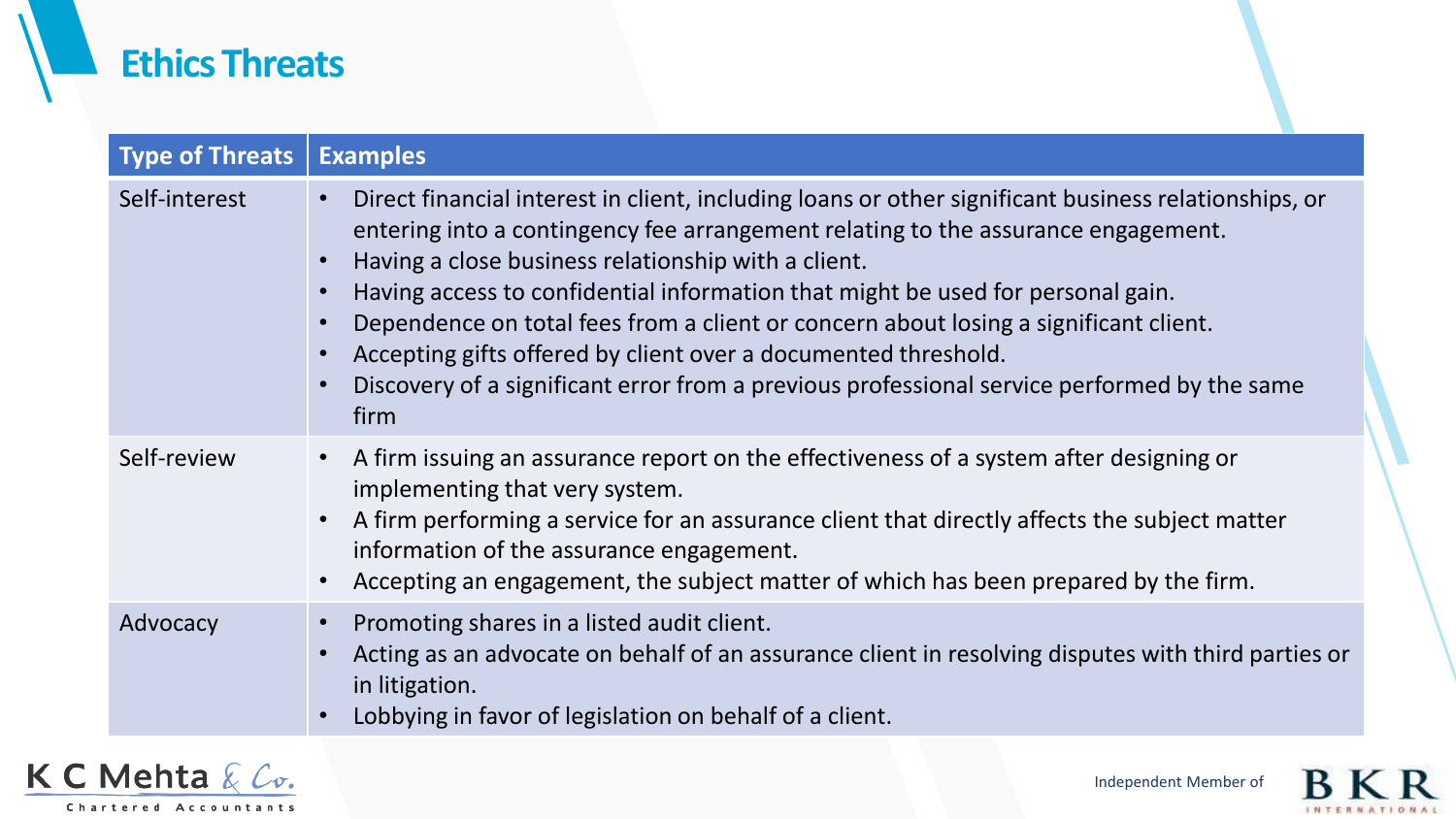### **Ethics Threats**

| <b>Type of Threats</b> | <b>Examples</b>                                                                                                                                                                                                                                                                                                                                                                                                                                                                                                                 |
|------------------------|---------------------------------------------------------------------------------------------------------------------------------------------------------------------------------------------------------------------------------------------------------------------------------------------------------------------------------------------------------------------------------------------------------------------------------------------------------------------------------------------------------------------------------|
| Familiarity            | Close or immediate family relationship with a director or officer of a client or with an employee<br>$\bullet$<br>who is in a position of influence over the subject matter of the engagement (applies to any<br>member of the engagement team).<br>A former engagement partner of the firm being a director or officer of the client, or an<br>employee with direct and significant influence over the subject matter of the assurance<br>engagement.<br>An audit team member having a long association with the audit client. |
| Intimidation           | Being threatened with dismissal or replacement in a client engagement because of a<br>disagreement about a professional matter.<br>Being threatened with litigation by a client.<br>Feeling pressured to agree with the judgment of a client employee because the employee has<br>more expertise on the matter in question.<br>Being informed by a partner of the firm that a planned promotion will not occur unless the<br>accountant agrees with an audit client's inappropriate accounting treatment.                       |



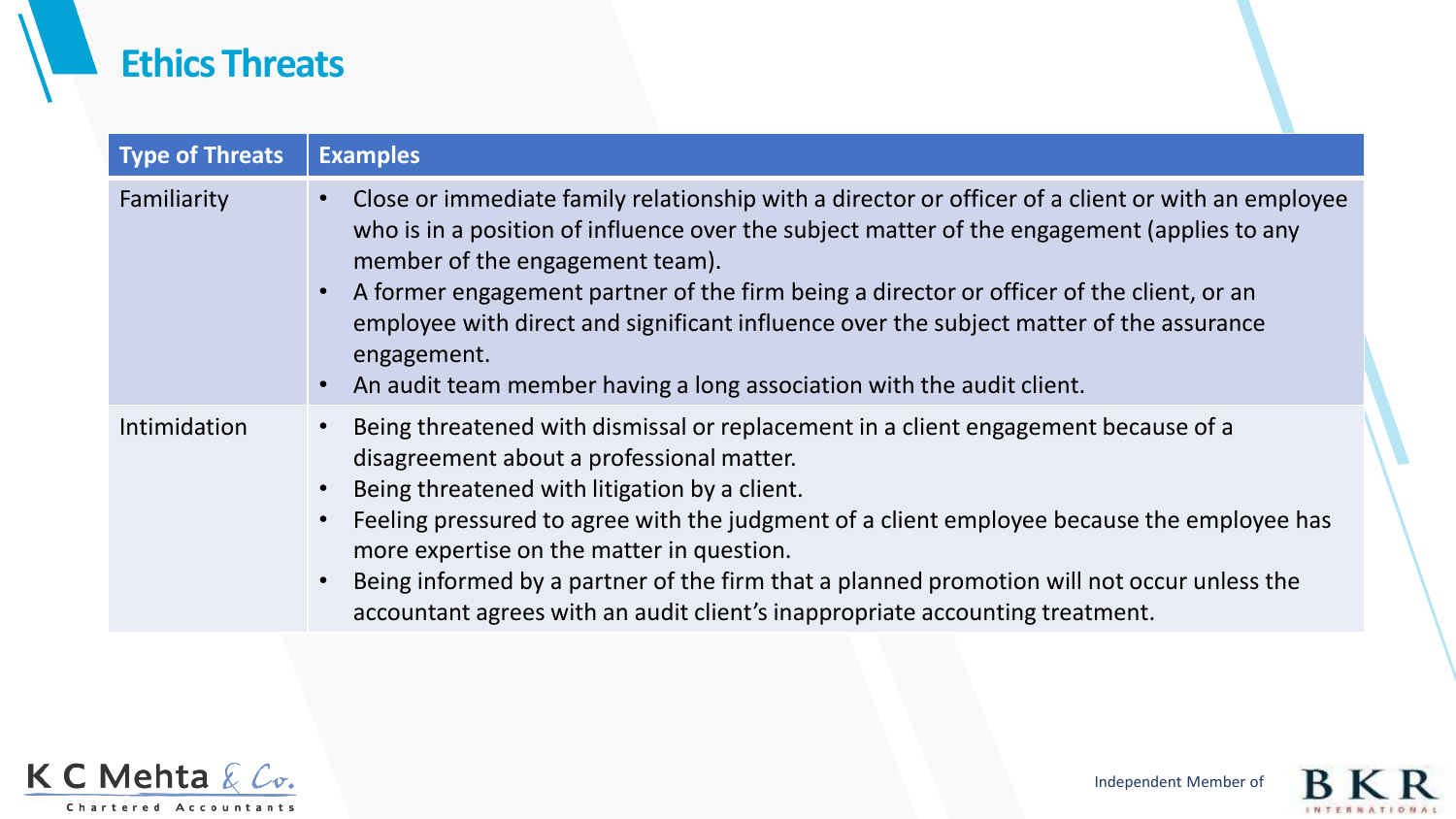### **The International Federation of Accountants (IFAC)**